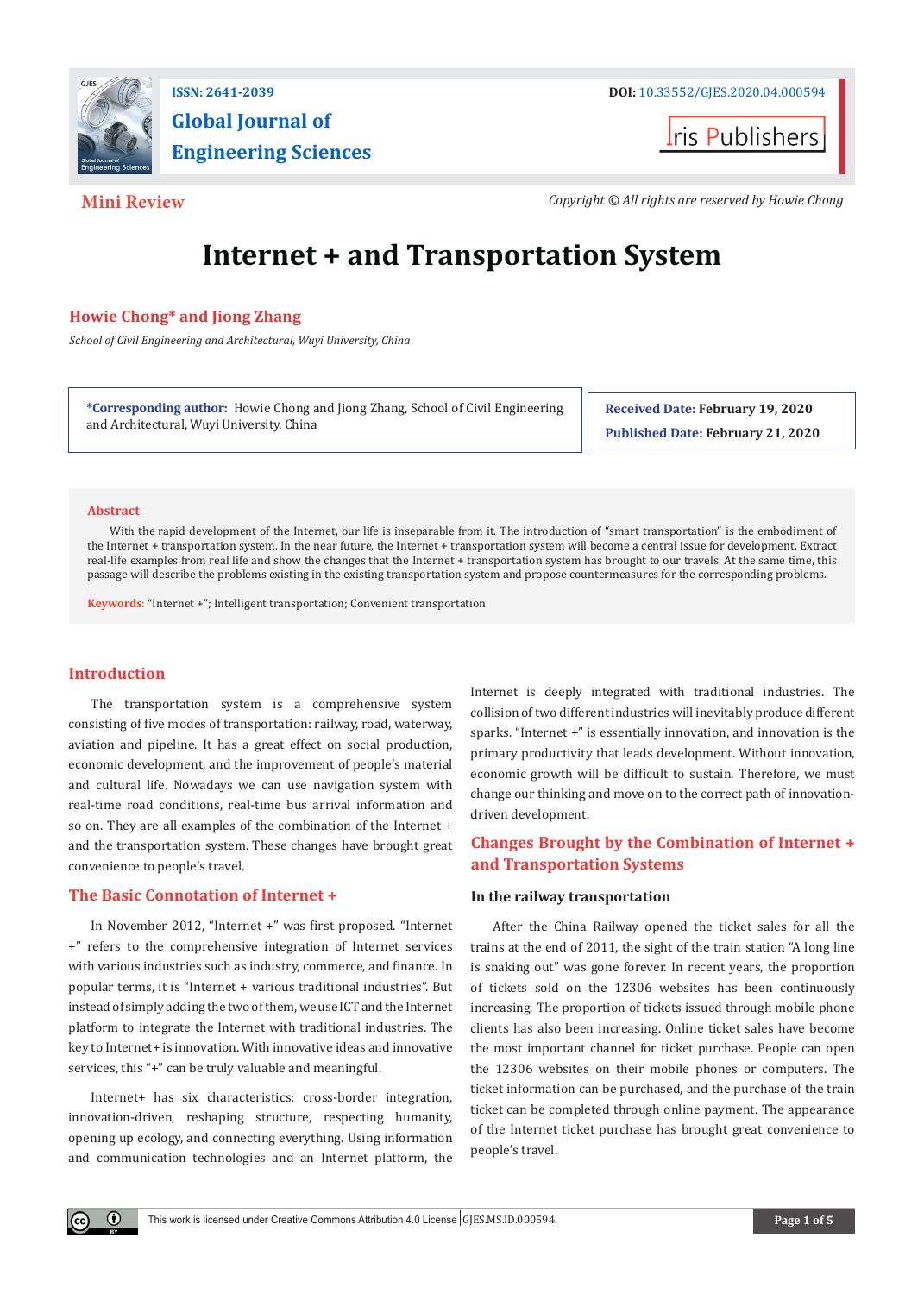China Railway also launched the 95306-railway freight e-commerce logistics platform in May 2015, which greatly promoted the development of e-commerce and the rational use of resources. The 12306 websites also provide a late inquiry, which is convenient for people who pick up and drop off passengers. It is no longer necessary to wait in the waiting room for a long time, and it also reduces the pressure on the station.

We all know that the busiest time of the railway system is the annual Spring Festival travel. Internet companies can use the location information sent by users to count the number of people moving in and out. Through the ticket purchasing platform, you can roughly calculate which city pair the demand for railway transportation is larger (see Figure 1). Which line has a larger demand and how much ticket demand there is. By reading these data, the railway department can more accurately open the train and let more People can go home to spend the Spring Festival. At the same time, the Internet company can also link with the station, statistical station to accommodate the number of people in realtime and security check speed, and then use the Internet platform to publish, users can read these data to better arrange their own trips, so as not to miss the ride (Figure 1).



# **In the road transport**

In the road driving, we pay more attention to improve the driving speed and reduce the accident rate. By collecting the realtime traffic information reported by the user, we can give timely reminders to the vehicles to make new route planning and reduce the vicinity of the accident site. Driving pressure to reduce the occurrence of road congestion; Secondly, the Internet big data platform can extract the real-time traffic speed of the road by extracting the information of the road monitoring equipment, providing users with more accurate navigation information, improving the efficiency of road transportation and reducing traffic pressure in heavy sections. The traffic pressure of the road section; the Internet big data platform can also give the driver accurate information by counting the frequency of accidents in a certain road section to reduce the incidence of accidents.

In the handling of traffic accidents, the establishment of the Internet + traffic accident handling platform can realize the rapid settlement of traffic accidents. Once a light traffic accident such as scratching or rear-end collision occurs, the owner can use the WeChat platform to alarm or learn about online alerts. The center directly conducts accident identification and claims. Using this method to quickly deal with minor traffic accidents can reduce traffic congestion and secondary traffic accidents caused by the

timely removal of road traffic accidents and reduce the burden on the accident handling police.

In the taxi, the function of the "intelligent traffic information system" is gradually stronger. Through the data transmitted from the real-time monitoring system, the traffic control department can grasp the city-wide rental car rate in real time. Through the new equipment in the car, the functions of management, alarm, card swiping, and charging can also be realized.

In the field of network car, the emergence of the network car platform, such as Didi Travel, Uber, etc., has brought great convenience to the people who need to take a taxi. Among the many platforms, Didi Travel is a "taking a taxi" application that users love. It is a well-known free taxi platform in China and is called a mobile phone "artifact". At present, Didi has grown from a taxi taxi software to a one-stop travel platform covering taxis, special trains, express trains, rides, drivers and buses.

In the field of public transportation, the Internet platform can provide passengers with detailed bus route planning information and transfer guidance and can also obtain real-time arrival information of the bus by correlating with the real-time positioning system on the bus to provide passenger travel planning. Useful reference; Secondly, the use of Internet payment in the payment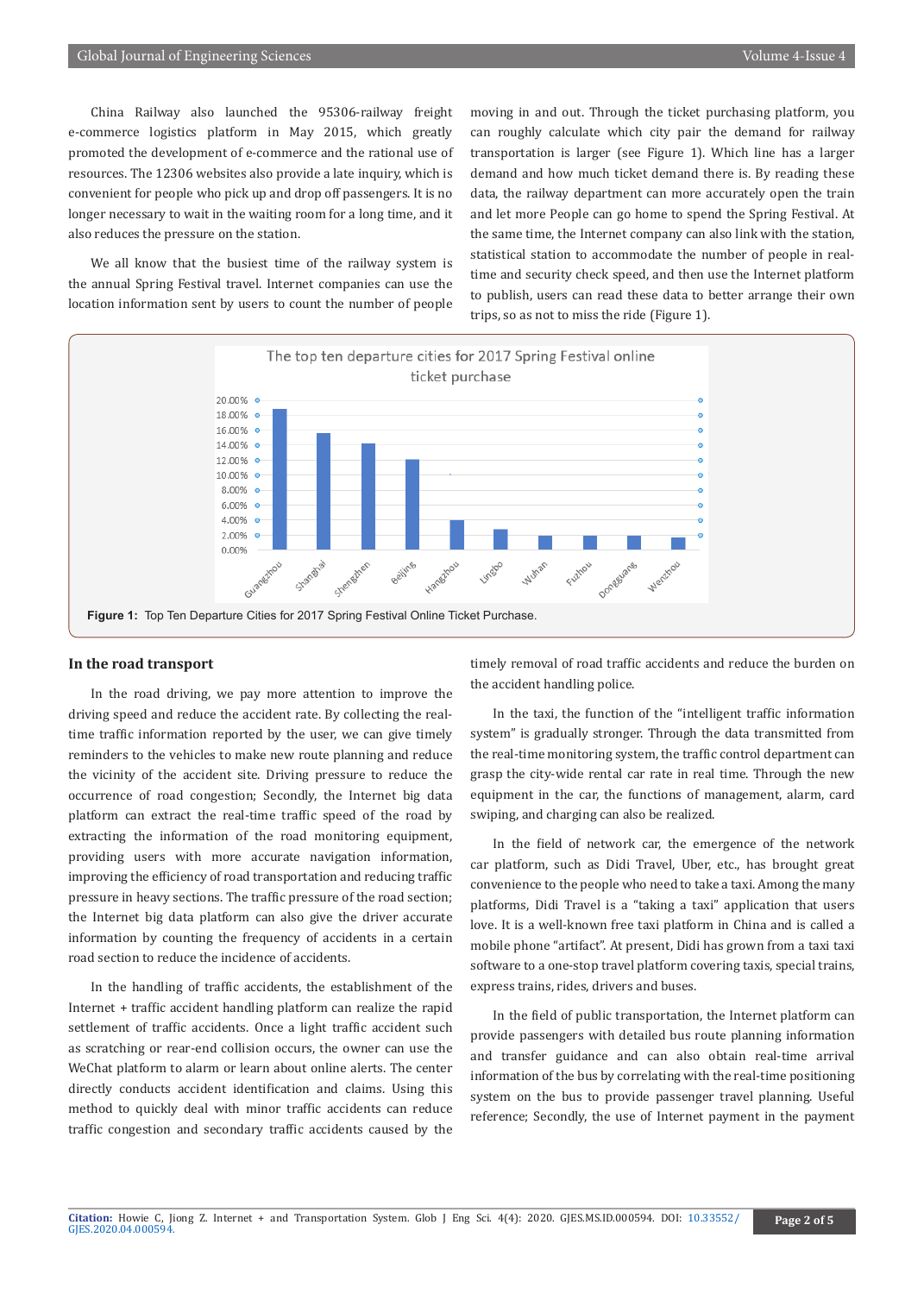of public transportation fees can solve the trouble that passengers do not have change and no change in the bus, which gives great convenience to the bank.

In the field of shared bicycles, the emergence of shared bicycles solves the problem of "the last mile of travel". Shared bicycles are called "new four inventions". People can unlock a bike by scanning the QR code through the mobile app. Cycling on the road, low carbon, environmentally friendly and convenient.

In the field of smart driving, Google's current self-driving cars have begun to take the road, and the US government has licensed Google's self-driving cars to start selling. Intelligent driving technology is a deep combination of artificial intelligence and the Internet. Once this technology is matured, it can truly liberate the driver's hands and reduce the accident rate of road transportation.

#### **In the air transport**

Nowadays, the "Smart Airport" ideas put forward by some airports are the embodiment of "Internet +" and air transportation depth. With the support of big data, the airport makes full use of the Internet to carry out security inspection systems, flight management systems, and baggage check systems. Deep integration of airport guidance systems, geographic information systems, weather forecasting systems, patrol systems, and public address systems can improve their management and facilitate passengers' inquiries. Nowadays, many airports in China can complete flight inquiries, airport weather inquiries, online check-in, online baggage and other operations through the official website, official app, and official WeChat public account. For example, passengers at Shanghai Airport can not only complete the basic inquiry operation through the WeChat public number of Shanghai Airport, but also receive real-time information such as flight real-time dynamics in various airports. Combined with WeChat Shake and Tencent maps, Shanghai's famous leisure and entertainment venues, such as Disneyland and Oriental Pearl, can be clearly seen on mobile phones. Passengers can view the panoramic map navigation through the Internet, and enjoy various airport value-added services such as VIP service, shopping guide, car rental service, etc., which not only facilitates the passengers to enjoy various public services of the airport, but also enables the management of the airport. More intelligent and orderly, the airport's revenue has been greatly improved.

# **Existing Problems and Countermeasures of Internet + and Transportation Systems**

# **Problems and countermeasures in railway transportation**

First, the 12306 online ticketing system is still not convenient enough, and the operation is cumbersome. In the 12306 online ticketing system, if the user's mobile phone number is registered by others, the user needs to go to the station service window to untie the next step; For the first time, some users purchase tickets on the 12306 online ticketing platform. After the identity information is entered into the ticket purchasing platform, the account is in an unverified state. If you need to purchase tickets immediately, you need to go to the station service window to check. The existence of these two problems has brought great inconvenience to the user's online ticket purchase. If the user encounters the above two problems, the instant identity information is all correct, and also go to the station service window for further identity verification before they can be in the network. Buy tickets on the platform. Nowadays, network authentication technology has been rapidly improved. Some large-scale network platforms can automatically identify ID information by taking pictures and can also perform face recognition through video recording to ensure the authenticity of identity verification. By introducing these two identification technologies, the 12306-network ticketing platform can completely solve the above two identity verification problems and optimize the user experience of purchasing tickets on the network platform.

Secondly, the service performance of the 12306 online ticketing platform is insufficient. In the case of ticket purchases on holidays, there are cases of system access failures and slow ticketing. When some users use 12306 websites to purchase tickets, they will be charged repeatedly for one ticket. Users have an unlimited number of upgrades when using the 12306 mobile app. Insufficient supply of holiday tickets is a problem that has always existed. China has a large population and large passenger demand. Railway departments should rationally arrange train operation plans, increase the number of trains in great demand, increase passenger traffic and invoices, which can reduce the pressure of ticketing system to a certain extent; some technical problems of the system need to increase research and development and testing efforts, redesign business processes, and upgrade the old IT system.

Third, the information integration level of the ticketing platform of the railway department is low. In the three developed countries of Japan, France and Germany, the design of the highspeed railway station is fully considering passengers in the security check-in, waiting in the waiting hall, getting on the train and getting on the train. Fully taking into account the consistency, continuity and readability of the display and broadcast system information, to ensure that passengers can obtain important information when taking the train. The Japanese high-speed railway company pays more attention to the style of the station-oriented equipment and the standardization of its standards and realizes the integration of the guiding equipment and the station environment. Open a comprehensive passenger service information center to provide effective information on station information and information dissemination for railway staff. The data of the passenger service information center and the railway traffic dispatching system exchange data to automatically obtain the basic information of the train operation, and then automatically display the information in the display screens of different areas of the station or provide relevant information to the passengers through the broadcasting system. Although the stations in China have built subsystems such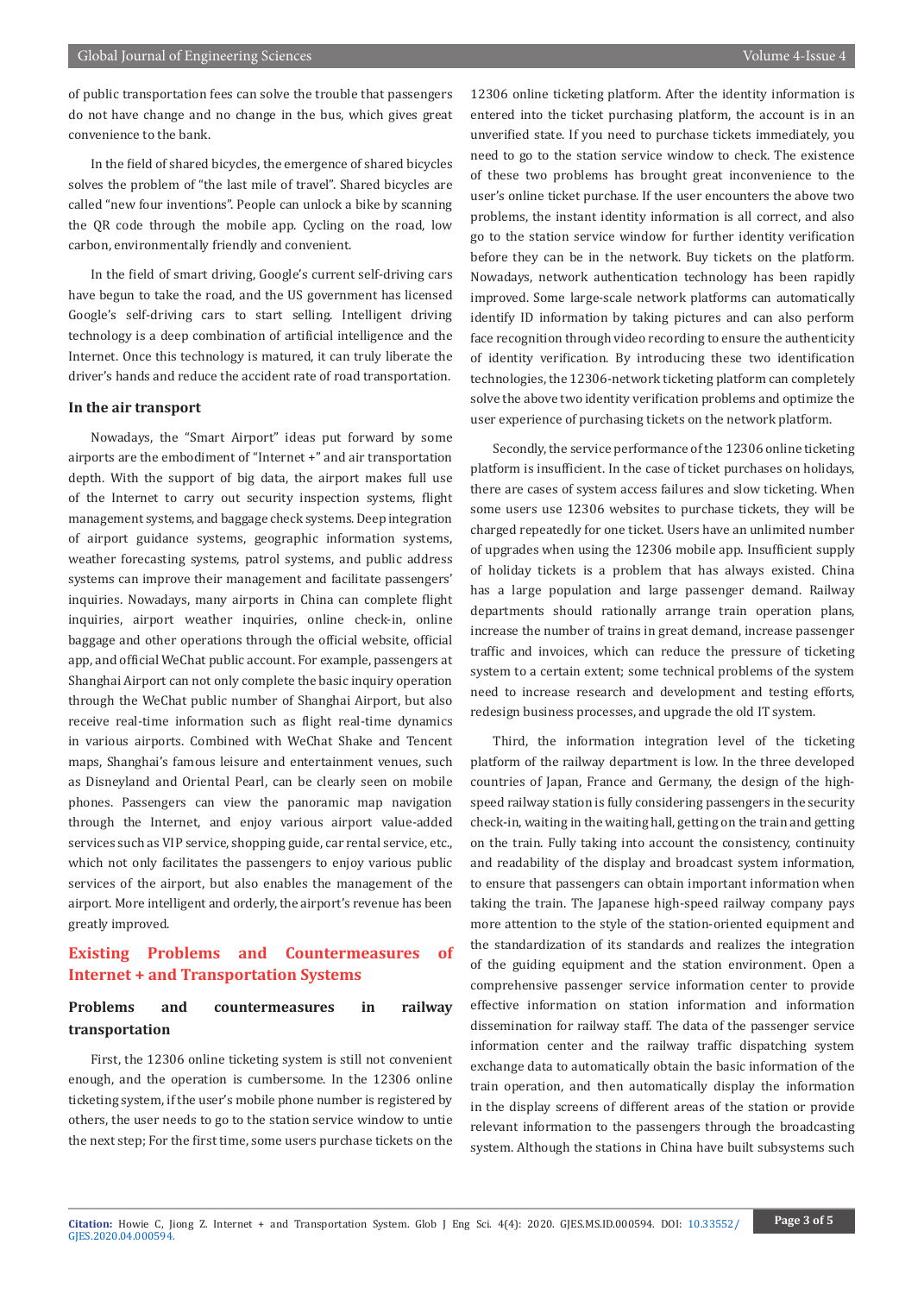as electronic screen display system, broadcasting system, inquiry system and registration system, due to various reasons, the styles and standards of the guiding equipment of stations at different stations are not uniform, and the information displayed is consistent, continuous and available. Readability is generally poor. China's railway sector has considered less information integration and system integration. Various service facilities are in an independent state, and information integration and integration applications have not been realized. To solve this problem, the railway head office needs to develop uniform standards. Each station is equipped with the same guiding equipment, develops an integrated information processing system, integrates vehicle scheduling information, and integrates information systems with electronic display systems, broadcasting systems, and query systems. Integration, automation of information transfer, ensuring consistency, continuity and readability of information dissemination.

### **Problems and countermeasures in road transportation**

First, in the road driving, the "Internet + Road" service is not popular. At present, most vehicles are still not equipped with Internet equipment. Although smart phones are very popular, in the urban roads, the real use of "Internet + roads" There are very few people serving, and the problems of road congestion, high road occupancy, and difficulty in parking are still serious. To change this situation, car manufacturers need to increase research and development efforts, and strive to reduce the cost of "Internet + Road" service operation and popularize "Internet + Road" services.

Secondly, in the field of network-related vehicles, due to the lack of strict review of the network-to-vehicle platform for the arrival of the network-related vehicles, the drivers of the networkrelated vehicles are not uniform, and the safety of the vehicles is not guaranteed. Secondly, the driver evaluation mechanism for the network car is not perfect. Some customers do not dare to point out in the evaluation system even if they are dissatisfied with the service in order to avoid telephone harassment; some drivers, in order to get high evaluation points, hire the water army Brush evaluation votes, the real evaluation situation is difficult to show in front of users. In addition, at the time of the surge in complaints, the network car platform could not deal with passenger complaints and rights protection issues in a timely manner. After a traffic accident, when the insurance company did not verify the claims, the passengers' claims could not be obtained in time. solve. In view of the network car platform, the current law still has a blank, which requires the network car platform to increase supervision, provide better service, the government and the network car platform for data exchange, in order to better solve the network car problem.

Thirdly, in the field of shared bicycles, due to the unreasonable sharing plan of shared bicycle providers, the urban capacity is limited, and the surplus bicycle capacity in some cities is excessive, resulting in a large amount of resources being idle and wasted, and at the same time, due to the randomization of shared bicycles, It has

caused a lot of trouble for city management. The spurt development of the shared bicycle industry, some enterprises due to unreasonable planning, poor management, resulting in bankruptcy, resulting in the difficulty of users to withdraw the deposit, but also to some extent limit the development of shared bicycles. At the same time, the situation that shared bicycles are intentionally damaged, stolen, and turned into private transportation occurs sometimes. Some shared bicycle designs are unreasonable, the height of the seat bag is not well adjusted, the seat bag is too hard, the body is too heavy, and the user is very bad. The user experience greatly reduces the usage of shared bikes. Secondly, some shared bicycle platforms require users to register their real names, and how can the security of information be guaranteed? In the face of these problems, the shared bicycle platform should fully investigate the market situation, rationally put into operation, properly manage, optimize the shared bicycle design, optimize the bicycle unlocking process, reduce the riding cost, and give the user an enjoyable riding experience; the government department should design the urban road Independent bicycle lanes and adequate parking spaces for bicycles actively promote the socialist core values, enhance people's basic qualities, and actively combat criminals who deliberately destroy shared bicycles and steal shared bicycles.

# **Comprehensive problems and countermeasures of transportation system**

Buses, buses, subways, trains, high-speed rail and air transportation are already developed in some cities, but different modes of transportation are isolated. People from one place to another do not have a comprehensive guiding plan. Not to mention the completion of bus tickets, train tickets, airline tickets reservations and itinerary arrangements in one station. In foreign countries, after years of upgrading and perfecting, a comprehensive set of travel, booking and value-added services has been formed. Information system, in Germany, people can use one-vote communication service to achieve one-vote system with civil aviation, passengers can easily transfer with only one ticket. If China wants to realize such a service, it needs to link each company to formulate unified standards, develop an integrated service system, and put it into use at various stations [1-5].

# **Conclusion**

We are in the third period of industrial revolution. Human beings have undergone major changes in all aspects of daily life such as clothing, food, housing, transportation, and use. Transportation is the foundation of economic development and the basis of people's happy life. Today, when the Internet is booming, the Internet + transportation system will become a future trend and will become a new economic growth point. Intelligent travel will also make people's lives more convenient in the future. The development of the city will bring greater traffic. The prosperity has spurred more updated business models in the transportation sector.